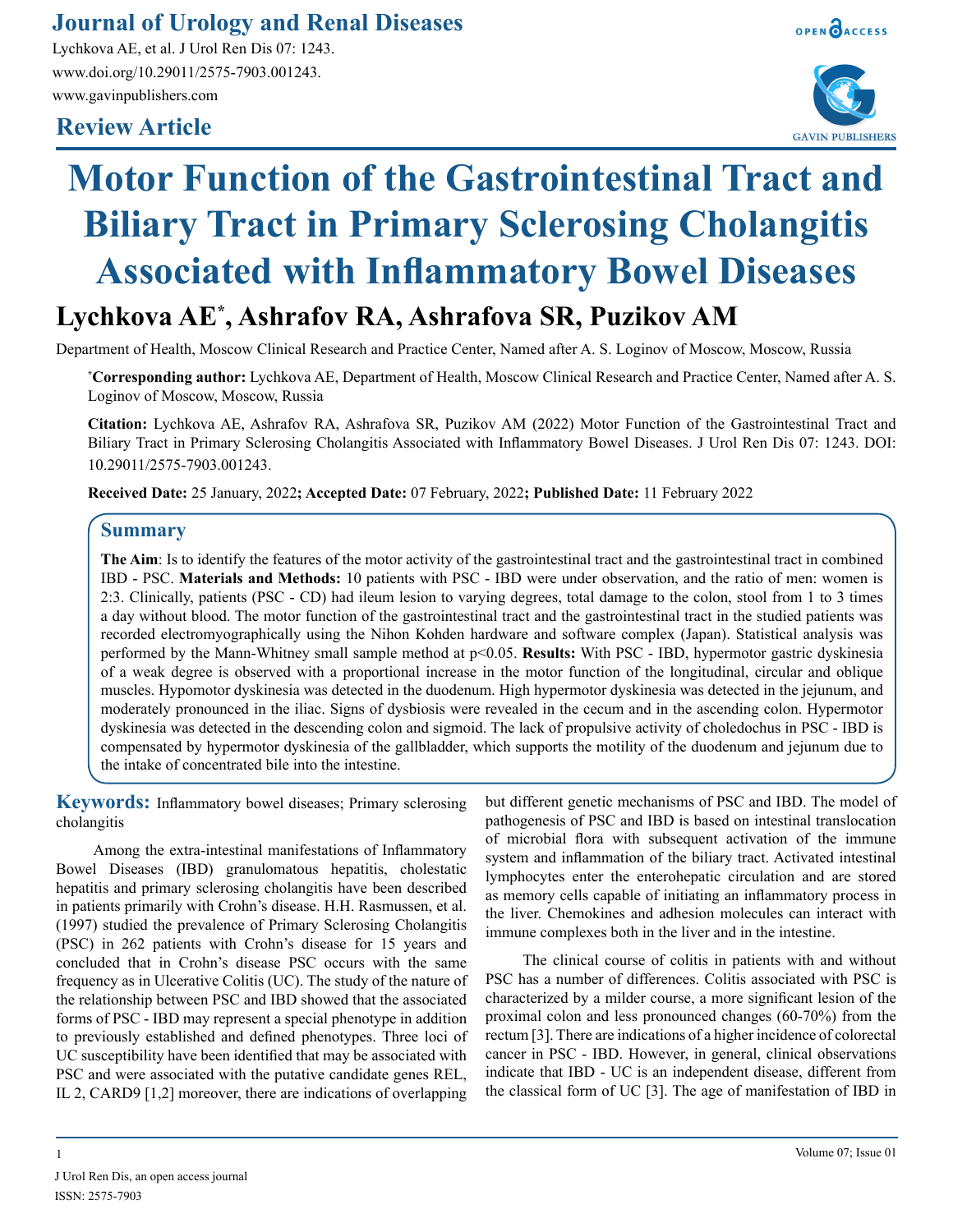**Citation:** Lychkova AE, Ashrafov RA, Ashrafova SR, Puzikov AM (2022) Motor Function of the Gastrointestinal Tract and Biliary Tract in Primary Sclerosing Cholangitis Associated with Inflammatory Bowel Diseases. J Urol Ren Dis 07: 1243. DOI: 10.29011/2575-7903.001243.

PSC -IBD, according to various authors, is estimated ambiguously: the period of appearance of the first symptoms of IBD in patients with PSC was 19-24 years, according to V. Zoo et al., in patients with PSC - UC manifests itself at the age of 24.5 years. whereas UC manifests itself at the age of 33.8 years [4]. The course of PSC associated with IBD differs from PSC without IBD in several aspects: PSC - IBD is characterized more often than the isolated form of IBD by pancolitis, absence of rectal lesions, retrograde ileitis, mild course of the disease and malignant lesions of the colon [5]. Intestinal inflammation in UC - IBD is milder than in the classical version of the course of UC without PSC. Morphological examination showed marked cellular infiltration in the cecum and ascending colon in patients with PSC-UC, and the degree of inflammation in the rectum and/or descending colon was minimal.

Despite in-depth genetic and clinical-morphological studies, no detailed description of the motor activity of the gastrointestinal tract (gastrointestinal tract) and biliary tract (biliary tract) in combined forms of PSC - IBD has been found in the available literature. The aim is to identify the features of the motor activity of the gastrointestinal tract and the gastrointestinal tract in combined IBD - PSC.

#### **Materials and Methods**

10 patients with PSC - IBD were under observation, and 6 of them at the age of  $35.7 \pm 4.6$  years suffered from PSC - Ulcerative Colitis (PSC - UC),  $4$  - at the age of  $34.5 \pm 4.5$  years - PSC -Crohn's Disease (CD) (PSC - CD), and the ratio of men: women is 2:3. Clinically, patients (PSC - CD) had ileum lesion to varying degrees, total damage to the colon, stool from 1 to 3 times a day without blood. In patients with PSK - CD, damage to the gallbladder was also noted, an increase in the frequency of stool up to 5-6 times with an admixture of blood. The comparison group consisted of 8 patients with chronic gastritis C, who had pain syndrome after eating without pronounced changes in the stool. The motor function of the gastrointestinal tract and the gastrointestinal tract in the studied patients was recorded by electromyographic. The amplitude-frequency characteristics of slow waves and spikes, the power of phase and tonic contractions, and propulsive activity were recorded using the Nihon Kohden hardware and software complex (Japan). Statistical analysis was performed by the Mann-Whitney small sample method ( $M \pm m$ ,  $p \le 0.05$ ).

#### **Results**

The frequency of slow stomach waves in patients with PSC-IBD was  $12.5 \pm 0.2 \min (an increase of 127.3%, p < 0.001), the$ amplitude was  $0.15 \pm 0.006$  mV (within the reference values), the power of tonic contractions was  $1.875 \pm 0.153$  (an increase of 127.3%,  $p < 0.001$ ). The frequency of spikes was  $2.9 \pm 0.3$  (an increase of 190%,  $p < 0.001$ ), the amplitude was  $0.07 \pm 0.004$  Mv (a decrease of 30%,  $p < 0.05$ ), the power of phase contractions was  $0.203 \pm 0.018$  (an increase of 103%, p < 0.002), the propulsive activity was  $9.24 \pm 0.62$  (an increase of 12.1%,  $p < 0.05$ ). That is, with PSC - IBD, hypermotor gastric dyskinesia of a weak degree is observed with a proportional increase in the motor function of the longitudinal, circular and oblique muscles. In the duodenum, the frequency of slow waves was  $21.2 \pm 0.8$  \min (decrease by 3.6%,  $p < 0.05$ ), the amplitude was  $0.1 \pm 0.03$  mV (within the reference values), the power of tonic contractions was  $2.12 \pm 0.15$ (decrease by 3.6%,  $p < 0.05$ ). The frequency of spikes was 3.3  $\pm$ 0.4 (an increase of 230%,  $p < 0.001$ ), the amplitude was 0.04  $\pm$ 0.002 mV (a decrease of 60.1%,  $p < 0.05$ ), the power of phase contractions was  $0.132 \pm 0.011$  (an increase of 32%, p < 0.05), the propulsive activity was  $16.1 \pm 0.9$  (a decrease of 26.8%. p < 0.05). That is, with IBD-PSC, hypomotor dyskinesia of the duodenum was detected.

In the jejunum, the frequency of slow waves was  $19.3 \pm$ 0.7 \min (decrease by 3.5%,  $p < 0.05$ ), the amplitude was 0.14  $\pm$  0.003 mV (decrease by 40%, p < 0.05), the power of tonic contractions was  $2.702 \pm 0.12$  (increase by 25%, p < 0.05). The frequency of spikes was  $2.9 \pm 0.25$  (an increase of 190%, p < 0.001), the amplitude was  $0.02 \pm 0.0015$  mV (a decrease of 79.8%,  $p < 0.05$ ), the power of phase contractions was  $0.058 \pm 0.0037$  (a decrease of 42%,  $p < 0.05$ ), the propulsive activity was  $46.6 \pm 2.4$ (an increase of 133%,  $p < 0.001$ ). That is, with PSC - IBD, high hypermotor dyskinesia of the jejunum was detected. In the ileum, the frequency of slow waves was  $15.7 \pm 1.3$  \min (an increase of 12.2%,  $p < 0.05$ ), the amplitude was  $0.06 \pm 0.003$  mV (a decrease of 39.9%,  $p < 0.05$ ), the power of tonic contractions was  $0.942 \pm$ 0.081 (a decrease of 32.9%,  $p < 0.05$ ). The frequency of spikes was  $2.6 \pm 0.2$  (an increase of 160%, p < 0.001), the amplitude was 0.02  $\pm$  0.003 mV (a decrease of 79.8%, p < 0.05), the power of phase contractions was  $0.052 \pm 0.004$  (a decrease of 48%, p < 0.05), the propulsive activity was  $18.1 \pm 1.2$  (an increase of 29.3%, p < 0.05). That is, with PSC - IBD, moderate hypermotor dyskinesia of the ileum was detected.

The frequency of slow waves of the cecum was  $18.5 \pm 1.3$ \min (an increase of 59.1%,  $p < 0.05$ ), the amplitude was 0.09  $\pm$  0.006 mV (a decrease of 10%, p < 0.05), the power of tonic contractions was  $1.665 \pm 0.13$  (an increase of 51.4%, p < 0.05). The frequency of spikes was  $3.3 \pm 0.4$  (an increase of 230%, p < 0.001), the amplitude was  $0.04 \pm 0.002$  mV (a decrease of 59.8%,  $p < 0.05$ ), the power of phase contractions was  $0.132 \pm 0.003$  (an increase of 32%,  $p < 0.05$ ), the propulsive activity was  $12.6 \pm 1.4$ (an increase of  $14.5\%$ ,  $p < 0.05$ ). That is, with PSC - IBD, weakly expressed hypermotor dyskinesia of the cecum was detected, which may indicate the presence of dysbiosis of the cecum. In the ascending colon, the frequency of slow waves was  $12.0 \pm 0.2$ min (an increase of 9.1%,  $p < 0.05$ ), the amplitude was  $0.15 \pm$ 0.003 mV (an increase of 49.8%,  $p < 0.05$ ), the power of tonic contractions was  $1.8 \pm 0.02$  (an increase of 83.6%, p < 0.05). The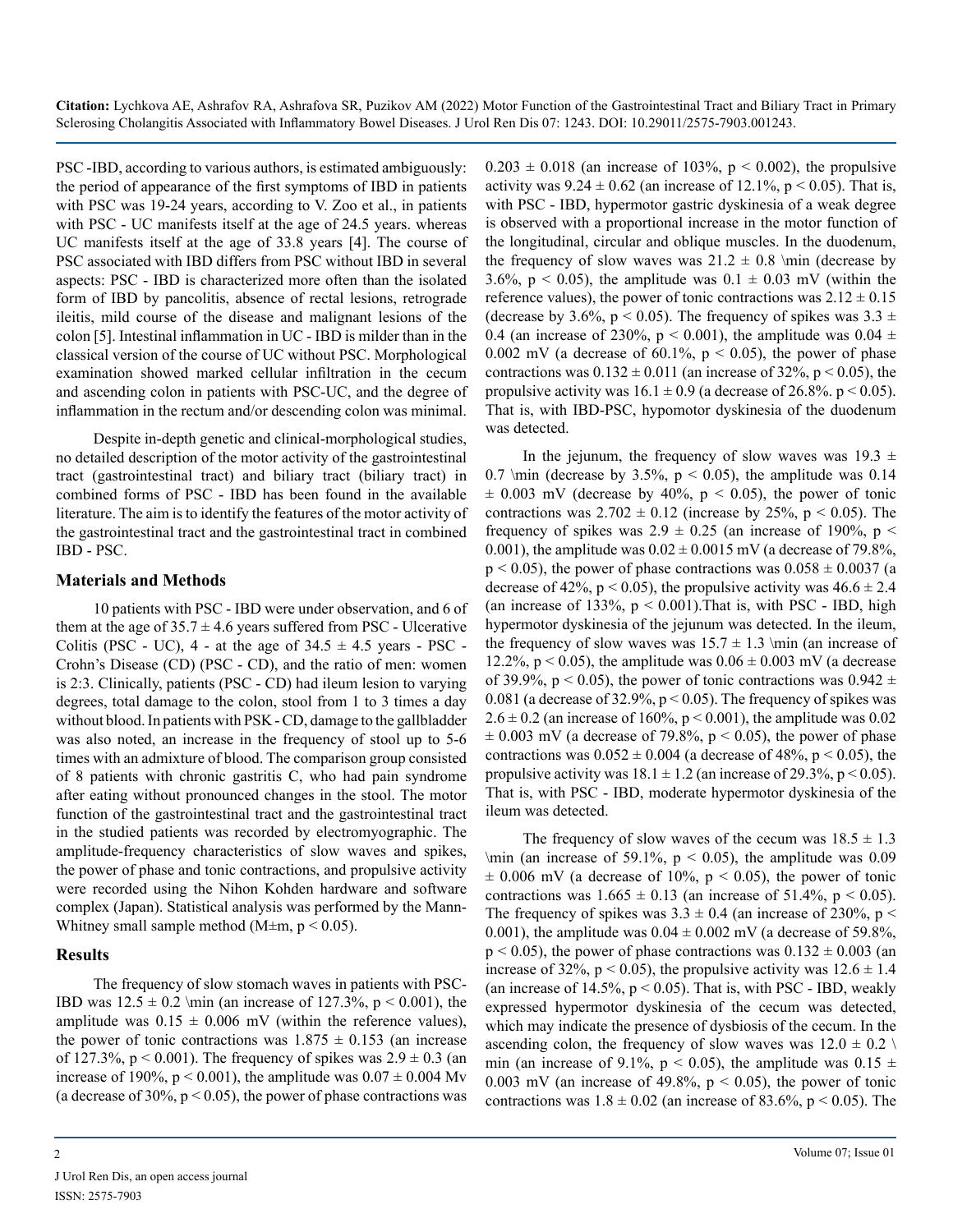frequency of spikes was  $2.0 \pm 0.04$  (an increase of 99.8%, p < 0.01), the amplitude was  $0.01 \pm 0.002$  mV (a decrease of 89.9%,  $p \le 0.04$ ), the power of phase contractions was  $0.02 \pm 0.004$  (a decrease of 79.8%,  $p < 0.05$ ), the propulsive activity was  $9.0 \pm 0.7$ (a decrease of  $18.2\%$ ,  $p < 0.05$ ). That is, with PSC - IBD, moderate hypomotor dyskinesia of the right colon was revealed, indicating the presence of dysbiosis of the ascending colon.

In the descending colon, the frequency of slow waves was  $8.3 \pm 0.6$  \min (an increase of 38.3%, p < 0.05), the amplitude was  $0.11 \pm 0.02$  mV (an increase of 10%, p < 0.05), the power of tonic contractions was  $0.913 \pm 0.062$  (an increase of 52.2%, p < 0.05). The frequency of spikes was  $2.5 \pm 0.3$  (an increase of 150%, p < 0.001), the amplitude was  $0.04 \pm 0.005$  mV (a decrease of 59.8%, p  $<$  0.05), the power of phase contractions was  $0.10 \pm 0.0011$  (within the reference values), the propulsive activity was  $0.091 \pm 0.007$  (an increase of  $52\%$ ,  $p < 0.05$ ). That is, with PSC -IBD, hypermotor dyskinesia of the descending colon was detected. In the sigmoid colon, the frequency of slow waves was  $6.3 \pm 0.4$  \min (an increase of 5%. p < 0.05), the amplitude was  $0.12 \pm 0.013$  mV (an increase of 20%, p < 0.05), the power of tonic contractions was  $0.756 \pm$ 0.051 (an increase of  $26\%$ ,  $p < 0.05$ ). The frequency of spikes was  $4.3 \pm 0.2$  (an increase of 330%, p < 0.001), the amplitude was 0.03  $\pm$  0.002 mV (a decrease of 69.8%, p < 0.05), the power of phase contractions was  $0.129 \pm 0.014$  (an increase of 29%, p < 0.05). That is, hypermotor dyskinesia of the sigmoid colon, descending colon and sigmoid colon was detected in PSC - IBD.

In the choledoch, the frequency of slow waves was  $11.8 \pm 10$ 0.14 \min (an increase of 31.1%  $p < 0.05$ ), the amplitude was 0.15  $\pm$  0.004 mV (an increase of 49.9%, p < 0.05), the power of tonic contractions was  $1,770 \pm 0.142$  (an increase of 96.7%, p < 0.001). The frequency of spikes was  $3.8 \pm 0.35$  (an increase of 280%, p < 0.001), the amplitude was  $0.07 \pm 0.003$  mV (a decrease of 30%,  $p < 0.05$ ), the power of phase contractions was  $0.266 \pm 0.014$  (an increase of 166%,  $p < 0.001$ ), the propulsive activity was 6.65  $\pm$ 0.72 (a decrease of 23.8%,  $p < 0.05$ ) (Figure 1). In the gallbladder, the frequency of slow waves was  $10.4 \pm 0.6$  \ min (an increase of 30%,  $p < 0.05$ ), the amplitude was  $0.12 \pm 0.007$  mV (an increase of 20%, p < 0.05), the power of tonic contractions was  $1.248 \pm$ 0.113 (an increase of 56%,  $p < 0.05$ ). The frequency of spikes was  $2.8 \pm 0.03$  mV (increase by 180%, p < 0.001), amplitude - 0.04  $\pm$ 0.005 (decrease by 59.8%,  $p < 0.05$ ), power of phase contractions  $-0.112 \pm 0.0098$  (increase by 12%, p < 0.05), propulsive activity  $- 11.3 \pm 1.9$  (increase by 41.3%, p < 0.05). Thus, the lack of propulsive activity of choledochus in PSC - IBD is compensated by hypermotor dyskinesia of the gallbladder, which supports the motility of the duodenum and jejunum due to the intake of concentrated bile into the intestine.

Figure for the article: motor function of the gastrointestinal tract and biliary tract in primary sclerosing cholangitis associated with inflammatory bowel diseases.



**Figure 1:** Indicators of electromyography of choledochus in various conditions.